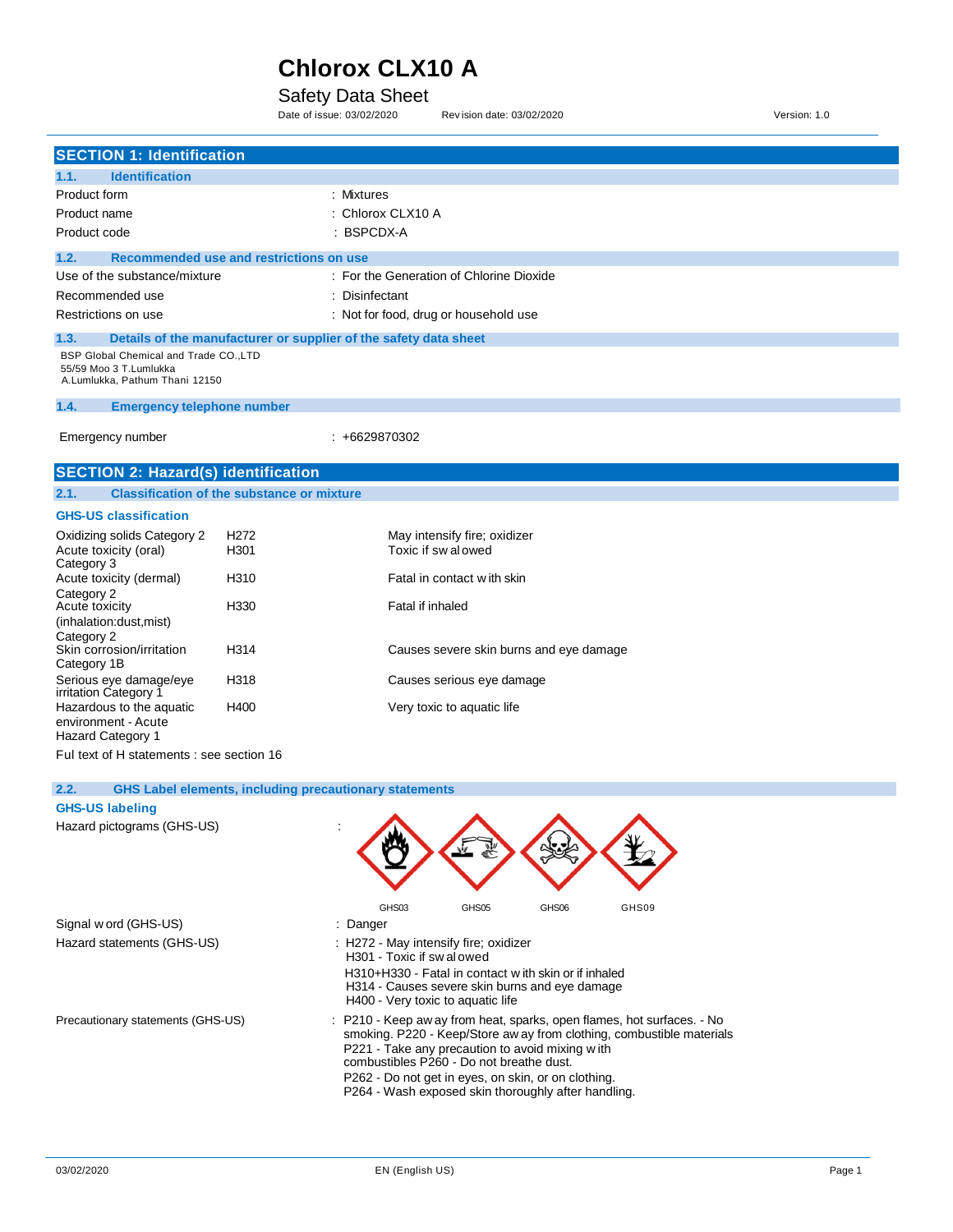| <b>Name</b>     | <b>Product identifier</b> | $\frac{9}{6}$ | <b>GHS-US classification</b>                                                                                                                                                                   |
|-----------------|---------------------------|---------------|------------------------------------------------------------------------------------------------------------------------------------------------------------------------------------------------|
| Sodium Chlorite | (CAS-No.) 7758-19-2       | 0.7%          | Ox. Sol. 2. H272<br>Acute Tox. 4 (Oral), H302<br>Acute Tox. 3 (Dermal), H311<br>Acute Tox. 2 (Inhalation:dust, mist), H330<br>Skin Corr. 1B, H314<br>Eye Dam. 1, H318<br>Aquatic Acute 1, H400 |
| Water           | (CAS-No.) 7732-18-5       | 99.3%         | Not classified                                                                                                                                                                                 |

Ful text of hazard classes and H-statements : see section 16

| SECTION 4: First-aid measures                                   |                                                                                                                                                                                                                                       |
|-----------------------------------------------------------------|---------------------------------------------------------------------------------------------------------------------------------------------------------------------------------------------------------------------------------------|
| <b>Description of first aid measures</b><br>4.1.                |                                                                                                                                                                                                                                       |
| First-aid measures general                                      | : Never give anything by mouth to an unconscious person. If you feel unwel, seek medical<br>advice (show the label where possible).                                                                                                   |
| First-aid measures after inhalation                             | : Remove victim to fresh air and keep at rest in a position comfortable for breathing. Immediately<br>cal a poison center or doctor/physician.                                                                                        |
| First-aid measures after skin contact                           | : Immediately cal a poison center or doctor/physician. Gently wash with plenty of soap and<br>w ater. Remove/Take off immediately al contaminated clothing. Wash contaminated clothing<br>before reuse. Rinse skin with water/shower. |
| First-aid measures after eye contact                            | : Rinse cautiously with water for several minutes. Remove contact lenses, if present and easy to<br>do. Continue rinsing. Immediately cal a poison center or doctor/physician.                                                        |
| First-aid measures after ingestion                              | : Rinse mouth. Do NOT induce vomiting. Immediately cal a poison center or doctor/physician.                                                                                                                                           |
| 4.2.<br>Most important symptoms and effects (acute and delayed) |                                                                                                                                                                                                                                       |
| Symptoms/effects Symptoms/effects                               | : Causes severe skin burns and eye damage.                                                                                                                                                                                            |
| after inhalation Symptoms/effects                               | : Fatal if inhaled.                                                                                                                                                                                                                   |
| after skin contact Symptoms/effects                             | : Fatal in contact with skin.                                                                                                                                                                                                         |
| after eye contact Symptoms/effects                              | : Causes serious eye damage.                                                                                                                                                                                                          |
| after ingestion                                                 | : Toxic if sw alowed. Swalowing a smal quantity of this material w il result in serious health<br>hazard.                                                                                                                             |

**4.3. Immediate medical attention and special treatment, if necessary** 

No additional information available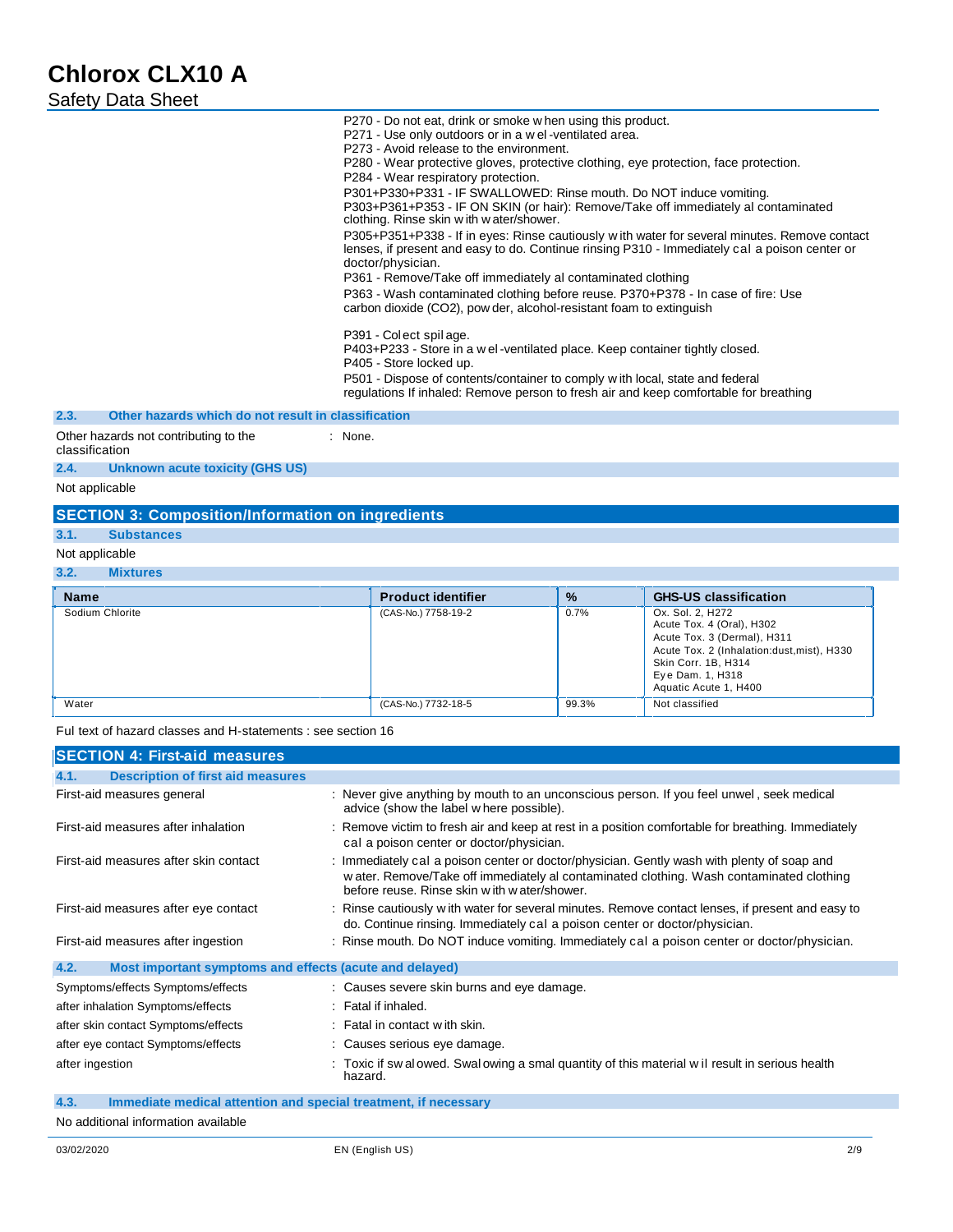### **Safety Data Sheet**

| <b>SECTION 5: Fire-fighting measures</b>                                    |                                                                                                                                                                                                                                                                                        |  |  |
|-----------------------------------------------------------------------------|----------------------------------------------------------------------------------------------------------------------------------------------------------------------------------------------------------------------------------------------------------------------------------------|--|--|
| Suitable (and unsuitable) extinguishing media<br>5.1.                       |                                                                                                                                                                                                                                                                                        |  |  |
| Suitable extinguishing media                                                | : Foam. Dry pow der. Carbon dioxide. Water spray. Sand.                                                                                                                                                                                                                                |  |  |
| Unsuitable extinguishing media                                              | : Do not use a heavy w ater stream.                                                                                                                                                                                                                                                    |  |  |
| 5.2.<br>Specific hazards arising from the chemical                          |                                                                                                                                                                                                                                                                                        |  |  |
| Fire hazard                                                                 | : May intensify fire; oxidizer.                                                                                                                                                                                                                                                        |  |  |
| Explosion hazard                                                            | : Heat may build pressure, rupturing closed containers, spreading fire and increasing risk of                                                                                                                                                                                          |  |  |
|                                                                             | burns and injuries.                                                                                                                                                                                                                                                                    |  |  |
| Reactivity                                                                  | : Thermal decomposition generates : Corrosive vapors.                                                                                                                                                                                                                                  |  |  |
| 5.3.<br>Special protective equipment and precautions for fire-fighters      |                                                                                                                                                                                                                                                                                        |  |  |
| Firefighting instructions                                                   | : Use water spray or fog for cooling exposed containers. Exercise caution when fighting any<br>chemical fire. Prevent fire-fighting water from entering environment. Fight fire remotely due to<br>the risk of explosion.                                                              |  |  |
| Protection during firefighting                                              | : Do not enter fire area without proper protective equipment, including respiratory protection.                                                                                                                                                                                        |  |  |
| <b>SECTION 6: Accidental release measures</b>                               |                                                                                                                                                                                                                                                                                        |  |  |
| 6.1.<br>Personal precautions, protective equipment and emergency procedures |                                                                                                                                                                                                                                                                                        |  |  |
| General measures                                                            | : No naked lights. No smoking.                                                                                                                                                                                                                                                         |  |  |
|                                                                             |                                                                                                                                                                                                                                                                                        |  |  |
| 6.1.1.<br>For non-emergency personnel<br>Protective equipment               | : Safety glasses. Gloves. Dust mask.                                                                                                                                                                                                                                                   |  |  |
|                                                                             |                                                                                                                                                                                                                                                                                        |  |  |
| <b>Emergency procedures</b>                                                 | : Evacuate unnecessary personnel.                                                                                                                                                                                                                                                      |  |  |
| 6.1.2.<br>For emergency responders                                          |                                                                                                                                                                                                                                                                                        |  |  |
| Protective equipment                                                        | : Equip cleanup crew with proper protection.                                                                                                                                                                                                                                           |  |  |
| <b>Emergency procedures</b>                                                 | : Ventilate area.                                                                                                                                                                                                                                                                      |  |  |
| 6.2.<br><b>Environmental precautions</b>                                    |                                                                                                                                                                                                                                                                                        |  |  |
|                                                                             | Prevent entry to sew ers and public waters. Notify authorities if liquid enters sewers or public waters. Avoid release to the environment.                                                                                                                                             |  |  |
| 6.3.<br>Methods and material for containment and cleaning up                |                                                                                                                                                                                                                                                                                        |  |  |
| Methods for cleaning up                                                     | : On land, sweep or shovel into suitable containers. Minimize generation of dust. Store aw ay<br>from other materials.                                                                                                                                                                 |  |  |
| 6.4.<br><b>Reference to other sections</b>                                  |                                                                                                                                                                                                                                                                                        |  |  |
| See Heading 8. Exposure controls and personal protection.                   |                                                                                                                                                                                                                                                                                        |  |  |
| <b>SECTION 7: Handling and storage</b>                                      |                                                                                                                                                                                                                                                                                        |  |  |
| <b>Precautions for safe handling</b><br>7.1.                                |                                                                                                                                                                                                                                                                                        |  |  |
| Additional hazards when processed                                           | : Hazardous w aste due to potential risk of explosion.                                                                                                                                                                                                                                 |  |  |
| Precautions for safe handling                                               | : Wash hands and other exposed areas with mild soap and water before eating, drinking or                                                                                                                                                                                               |  |  |
|                                                                             | smoking and w hen leaving w ork. Provide good ventilation in process area to prevent formation<br>of vapor. Take any precaution to avoid mixing with combustibles/ Do not get in eyes, on skin,<br>or on clothing. Do not breathe dust. Use only outdoors or in a wel-ventilated area. |  |  |
| Hygiene measures                                                            | : Do not eat, drink or smoke w hen using this product. Wash exposed skin thoroughly after<br>handling. Wash contaminated clothing before reuse.                                                                                                                                        |  |  |
| 7.2.                                                                        | Conditions for safe storage, including any incompatibilities                                                                                                                                                                                                                           |  |  |
| Technical measures                                                          | : Proper grounding procedures to avoid static electricity should be fol ow ed. Comply with<br>applicable regulations.                                                                                                                                                                  |  |  |
| Storage conditions                                                          | : Keep only in the original container in a cool, wel ventilated place away from : Heat sources,<br>Ignition sources, Direct sunlight, incompatible materials, combustible materials. Keep in<br>fireproof place. Keep container tightly closed.                                        |  |  |
| Incompatible products                                                       | : Strong reducing agents. metals. Ammonia. combustible materials. amines.                                                                                                                                                                                                              |  |  |
| Incompatible materials                                                      | : Sources of ignition. Direct sunlight. Heat sources. Combustible material.                                                                                                                                                                                                            |  |  |

### **SECTION 8: Exposure controls/personal protection**

### **8.1. Control parameters**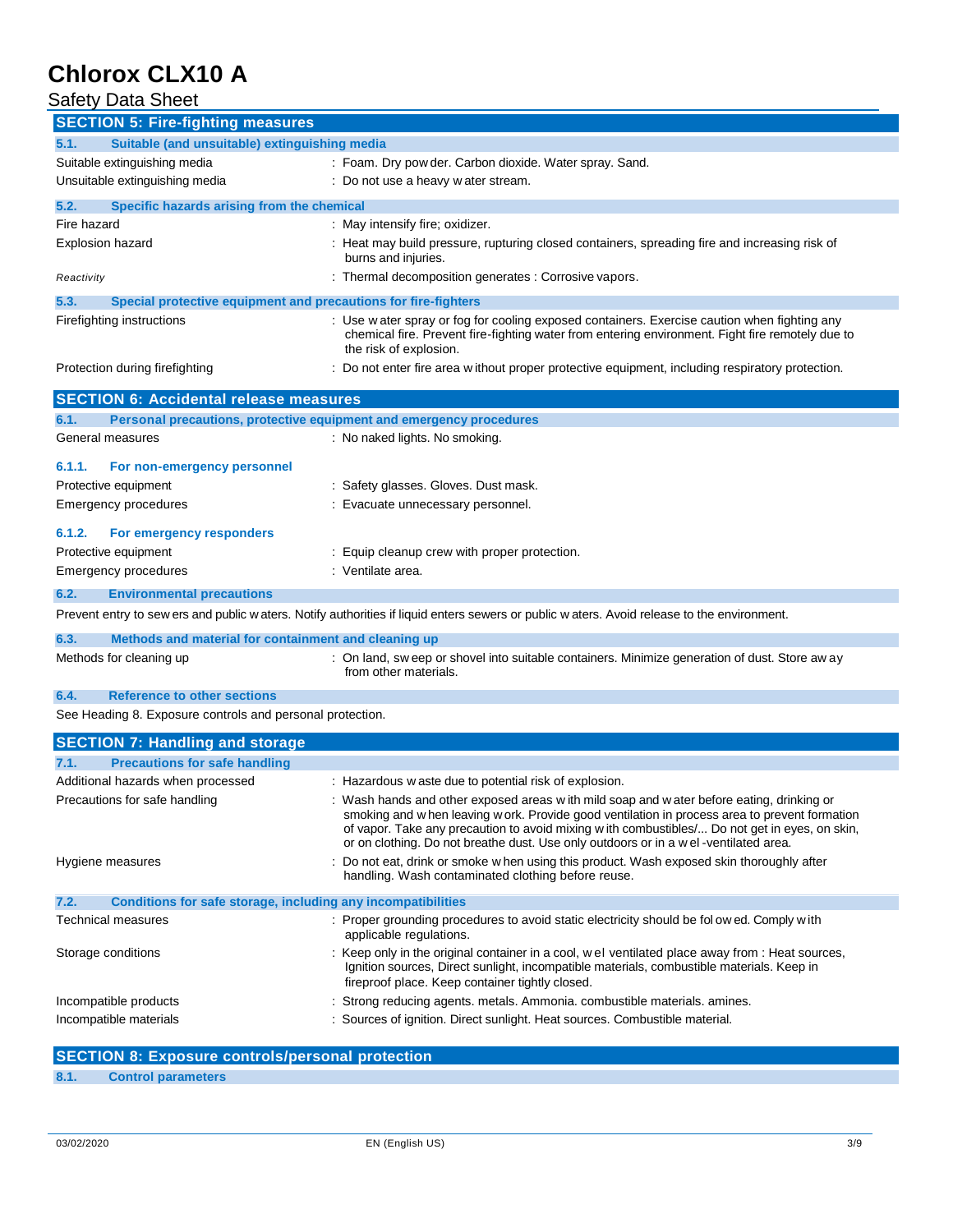Safety Data Sheet

according to Federal Register / Vol. 77, No. 58 / Monday , March 26, 2012 / Rules and Regulations

| Sodium Chlorite (7758-19-2) |  |
|-----------------------------|--|
| Not applicable              |  |
|                             |  |
|                             |  |

### **8.2. Appropriate engineering controls**

Appropriate engineering controls : Emergency eye w ash fountains should be available in the immediate vicinity of any potential exposure. Provide adequate general and local exhaust ventilation.

**8.3. Individual protection measures/Personal protective equipment** 

#### **Personal protective equipment:**

Safety glasses. Gloves. Gas mask.



#### **Hand protection:**

Wear protective gloves.

#### **Eye protection:**

Chemical goggles or face shield

#### **Skin and body protection:**

Wear suitable protective clothing

#### **Respiratory protection:**

Gas mask

#### **Other information:**

Do not eat, drink or smoke during use.

| <b>SECTION 9: Physical and chemical properties</b>            |                                        |  |
|---------------------------------------------------------------|----------------------------------------|--|
| Information on basic physical and chemical properties<br>9.1. |                                        |  |
| Physical state                                                | $:$ liquid                             |  |
| Appearance                                                    | $:$ liquid                             |  |
| Color                                                         | : colourless                           |  |
| Odor                                                          | : Odorless                             |  |
| Odor threshold                                                | : No data available                    |  |
| pH                                                            | : No data available                    |  |
| Melting point                                                 | : No data available                    |  |
| Freezing point                                                | : No data available                    |  |
| Boiling point                                                 | : No data available                    |  |
| Flash point                                                   | : No data available                    |  |
| Relative evaporation rate (butyl acetate=1)                   | : No data available                    |  |
| Flammability (solid, gas)                                     | : Non flammable.                       |  |
| Vapor pressure                                                | : No data available                    |  |
| Relative vapor density at 20 °C                               | : 3.1                                  |  |
| Relative density                                              | : No data available                    |  |
| Solubility                                                    | Soluble in water.<br>Water: 39 g/100ml |  |
| Log Pow                                                       | : No data available                    |  |
| Auto-ignition temperature                                     | : No data available                    |  |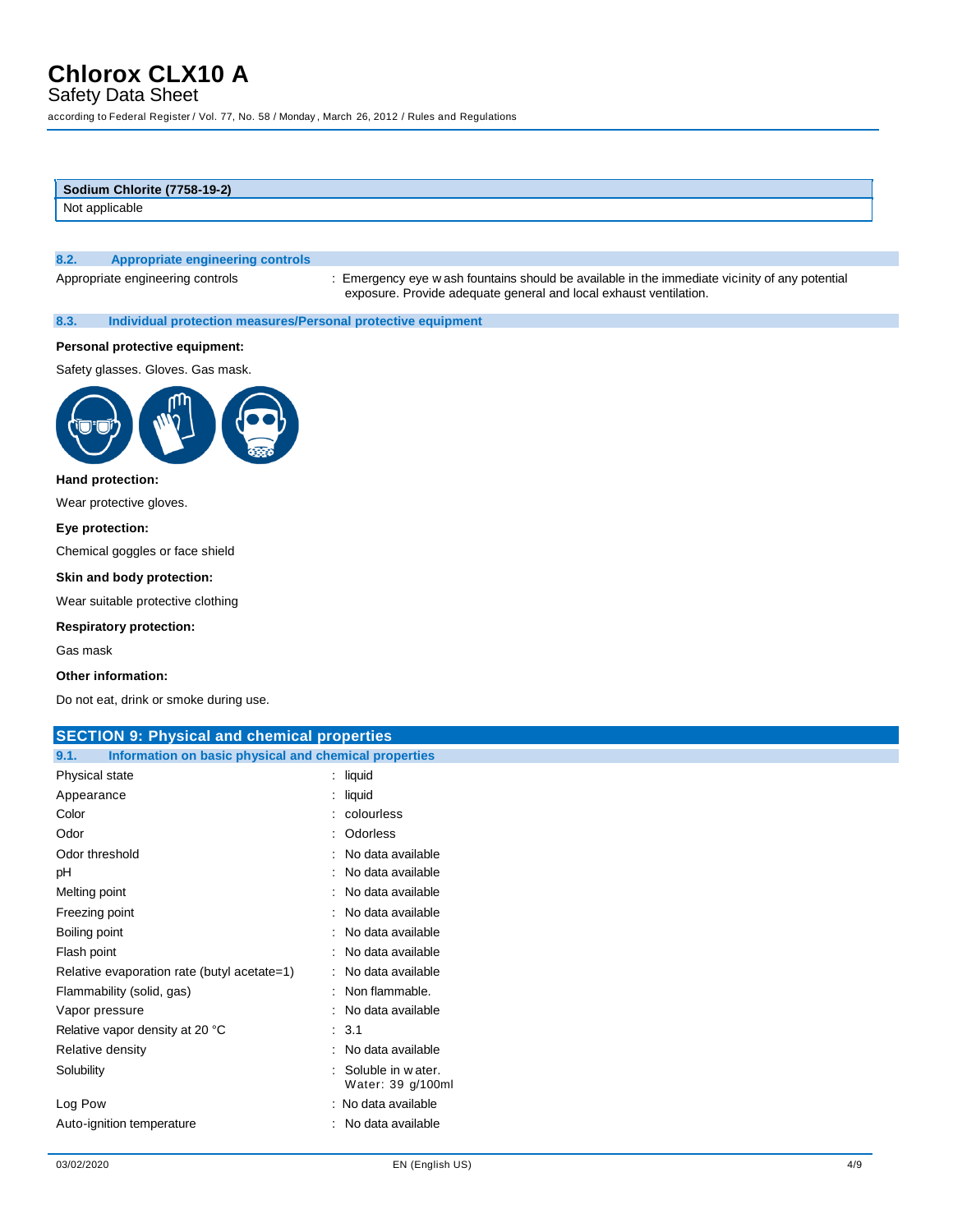| <b>Safety Data Sheet</b>  |                                 |  |
|---------------------------|---------------------------------|--|
| Decomposition temperature | : 180 °C                        |  |
| Viscosity, kinematic      | : No data available             |  |
| Viscosity, dynamic        | : No data available             |  |
| <b>Explosion limits</b>   | : No data available             |  |
| Explosive properties      | : No data available.            |  |
| Oxidizing properties      | : May intensify fire; oxidizer. |  |
|                           |                                 |  |

#### **9.2. Other information**

No additional information available

| <b>SECTION 10: Stability and reactivity</b>                                                 |                                                                                                           |  |
|---------------------------------------------------------------------------------------------|-----------------------------------------------------------------------------------------------------------|--|
| <b>Reactivity</b><br>10.1.                                                                  |                                                                                                           |  |
| Thermal decomposition generates : Corrosive vapors.                                         |                                                                                                           |  |
| 10.2.<br><b>Chemical stability</b>                                                          |                                                                                                           |  |
| May intensify fire; oxidizer.                                                               |                                                                                                           |  |
| <b>Possibility of hazardous reactions</b><br>10.3.                                          |                                                                                                           |  |
| Not established.                                                                            |                                                                                                           |  |
| <b>Conditions to avoid</b><br>10.4.                                                         |                                                                                                           |  |
| Direct sunlight. Extremely high or low temperatures. Heat. Sparks. Overheating. Open flame. |                                                                                                           |  |
| $-10.5.$<br><b>Incompatible materials</b>                                                   |                                                                                                           |  |
| 'Sulfites. Strong reducing agents. metals. Ammonia. amines.                                 |                                                                                                           |  |
| 10.6.<br><b>Hazardous decomposition products</b>                                            |                                                                                                           |  |
| 'Carbon monoxide. Carbon dioxide. Hydrogen chloride. Sodium oxide.                          |                                                                                                           |  |
|                                                                                             |                                                                                                           |  |
| <b>SECTION 11: Toxicological information</b>                                                |                                                                                                           |  |
| Information on toxicological effects<br>.11.1.                                              |                                                                                                           |  |
|                                                                                             |                                                                                                           |  |
| Likely routes of exposure                                                                   | : Inhalation; Skin and eye contact                                                                        |  |
| :Acute toxicity                                                                             | : Oral: Toxic if sw al owed. Dermal: Fatal in contact with skin. Inhalation:dust,mist: Fatal if inhaled., |  |
| Sodium Chlorite, 80%                                                                        |                                                                                                           |  |
| LD50 oral rat                                                                               | $165$ mg/kg                                                                                               |  |
| ATE US (oral)                                                                               | 165 mg/kg body w eight                                                                                    |  |
| ATE US (dermal)                                                                             | 62.5 mg/kg body w eight                                                                                   |  |
| ATE US (dust, mist)                                                                         | 0.288 mg/l/4h                                                                                             |  |
| Skin corrosion/irritation                                                                   | : Causes severe skin burns and eye damage.                                                                |  |
| Serious eye damage/irritation                                                               | Causes serious eye damage.                                                                                |  |
| Respiratory or skin sensitization                                                           | Not classified                                                                                            |  |

Carcinogenicity **Carcinogenicity Carcinogenicity Carcial Carcial Carcial Carcial Carcial Carcial Carcial Carcial Carcial Carcial Carcial Carcial Carcial Carcial Carcial Carcial Carcial Carcial Carcial Carcial Carcial C**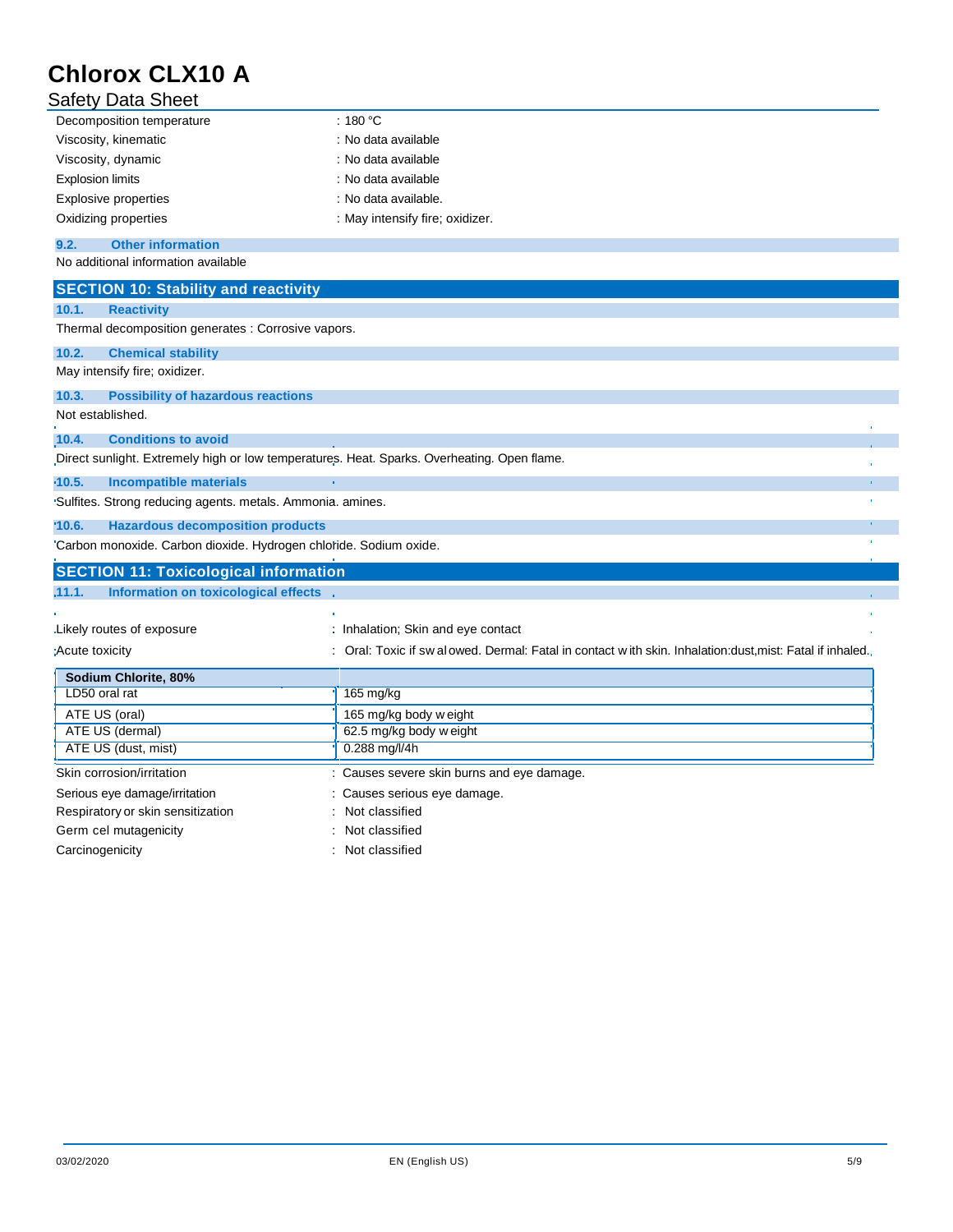| <b>Safety Data Sheet</b>                               |                                                                                                                                           |
|--------------------------------------------------------|-------------------------------------------------------------------------------------------------------------------------------------------|
| Reproductive toxicity                                  | : Not classified                                                                                                                          |
| Specific target organ toxicity – single exposure       | : Not classified                                                                                                                          |
| Specific target organ toxicity -<br>repeated exposure  | : Not classified                                                                                                                          |
| Aspiration hazard                                      | : Not classified                                                                                                                          |
| Potential Adverse human health effects and<br>symptoms | : Based on available data, the classification criteria are not met. Toxic if sw al owed. Fatal<br>in contact with skin. Fatal if inhaled. |
| Symptoms/effects after inhalation                      | : Fatal if inhaled.                                                                                                                       |
| Symptoms/effects after skin contact                    | $\therefore$ Fatal in contact with skin.                                                                                                  |
| Symptoms/effects after eye contact                     | : Causes serious eye damage.                                                                                                              |
| Symptoms/effects after ingestion                       | : Toxic if sw alowed. Swalowing a smal quantity of this material wil result in serious health<br>hazard.                                  |

| <b>SECTION 12: Ecological information</b> |                                                                                              |
|-------------------------------------------|----------------------------------------------------------------------------------------------|
| <b>Toxicity</b><br>12.1.                  |                                                                                              |
| Ecology - w ater                          | : Very toxic to aquatic life.                                                                |
| <b>Sodium Chlorite (7758-19-2)</b>        |                                                                                              |
| $LC50$ fish 1                             | 105 mg/l (EPA OPP 72-1, 96 h, Cyprinodon variegatus, Flow -through system, Salt w ater,      |
|                                           | Experimental value)                                                                          |
| EC50 Daphnia 1                            | <1 mg/l (OECD 202: Daphnia sp. Acute Immobilisation Test, 48 h, Daphnia magna, Static        |
|                                           | system, Fresh w ater, Experimental value)                                                    |
| ErC50 (algae)                             | 0.2 mg/l (EPA OPP 122-2, 72 h, Pseudokirchneriel a subcapitata, Static system, Fresh w ater, |
|                                           | Experimental value)                                                                          |

| 12.2.<br><b>Persistence and degradability</b> |                                   |  |
|-----------------------------------------------|-----------------------------------|--|
| Sodium Chlorite, 80%                          |                                   |  |
| Persistence and degradability                 | Not established.                  |  |
| <b>Sodium Chlorite (7758-19-2)</b>            |                                   |  |
| Persistence and degradability                 | Biodegradability: not applicable. |  |
| Biochemical oxygen demand (BOD)               |                                   |  |
| Chemical oxygen demand (COD)                  |                                   |  |
| <b>ThOD</b>                                   | Not applicable (inorganic)        |  |

| 12.3.<br><b>Bioaccumulative potential</b> |                                                                                            |
|-------------------------------------------|--------------------------------------------------------------------------------------------|
| Sodium Chlorite, 80%                      |                                                                                            |
| Bioaccumulative potential                 | established.                                                                               |
| Sodium Chlorite (7758-19-2)               |                                                                                            |
| Log Pow                                   | < -2.7 (Experimental value, OECD 107: Partition Coefficient (n-octanol/water): Shake Flask |
|                                           | Method, $20^{\circ}$ C)                                                                    |
| Bioaccumulative potential                 | bioaccumulative.                                                                           |
| <b>Contract Contract</b>                  |                                                                                            |
| ٠                                         |                                                                                            |
| <b>Service</b>                            |                                                                                            |
| 12.4.<br><b>Mobility in soil</b>          |                                                                                            |
| Sodium Chlorite (7758-19-2)               |                                                                                            |
| Ecology - soil                            | No (test) data on mobility of the substance available.                                     |

### **12.5. Other adverse effects**

ï l.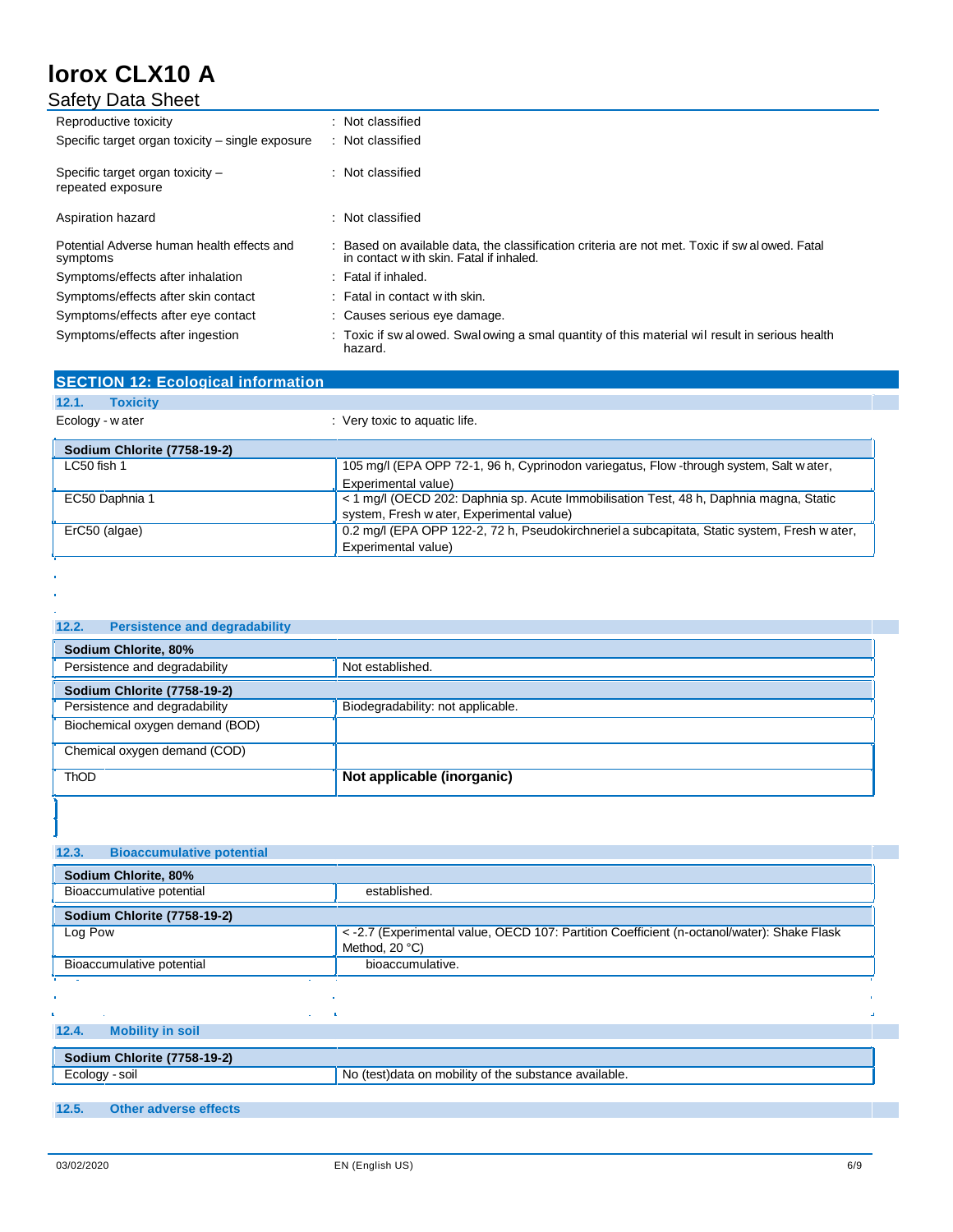Safety Data Sheet

| Other information                                                                                    | : Avoid release to the environment.                                                                                                                                                                                                                                                                                                                                                                                                                                                                                                                                                                                                                                                                                                                                                                                                                                                                                                                                                                                                                                                                                                                                                                                                                                                                                                                                                                                                                                                                                                                                                                                                                                                                                                                                                                                                                                                                                                                                                                                                                                                                                      |  |  |
|------------------------------------------------------------------------------------------------------|--------------------------------------------------------------------------------------------------------------------------------------------------------------------------------------------------------------------------------------------------------------------------------------------------------------------------------------------------------------------------------------------------------------------------------------------------------------------------------------------------------------------------------------------------------------------------------------------------------------------------------------------------------------------------------------------------------------------------------------------------------------------------------------------------------------------------------------------------------------------------------------------------------------------------------------------------------------------------------------------------------------------------------------------------------------------------------------------------------------------------------------------------------------------------------------------------------------------------------------------------------------------------------------------------------------------------------------------------------------------------------------------------------------------------------------------------------------------------------------------------------------------------------------------------------------------------------------------------------------------------------------------------------------------------------------------------------------------------------------------------------------------------------------------------------------------------------------------------------------------------------------------------------------------------------------------------------------------------------------------------------------------------------------------------------------------------------------------------------------------------|--|--|
| <b>SECTION 13: Disposal considerations</b>                                                           |                                                                                                                                                                                                                                                                                                                                                                                                                                                                                                                                                                                                                                                                                                                                                                                                                                                                                                                                                                                                                                                                                                                                                                                                                                                                                                                                                                                                                                                                                                                                                                                                                                                                                                                                                                                                                                                                                                                                                                                                                                                                                                                          |  |  |
| 13.1.<br><b>Disposal methods</b>                                                                     |                                                                                                                                                                                                                                                                                                                                                                                                                                                                                                                                                                                                                                                                                                                                                                                                                                                                                                                                                                                                                                                                                                                                                                                                                                                                                                                                                                                                                                                                                                                                                                                                                                                                                                                                                                                                                                                                                                                                                                                                                                                                                                                          |  |  |
| Waste disposal recommendations                                                                       | : Dispose in a safe manner in accordance with local/national regulations. Dispose of<br>contents/container to comply with local, state and federal regulations.                                                                                                                                                                                                                                                                                                                                                                                                                                                                                                                                                                                                                                                                                                                                                                                                                                                                                                                                                                                                                                                                                                                                                                                                                                                                                                                                                                                                                                                                                                                                                                                                                                                                                                                                                                                                                                                                                                                                                          |  |  |
| Additional information                                                                               | : Hazardous w aste due to potential risk of explosion.                                                                                                                                                                                                                                                                                                                                                                                                                                                                                                                                                                                                                                                                                                                                                                                                                                                                                                                                                                                                                                                                                                                                                                                                                                                                                                                                                                                                                                                                                                                                                                                                                                                                                                                                                                                                                                                                                                                                                                                                                                                                   |  |  |
| Ecology - w aste materials                                                                           | : Avoid release to the environment. Hazardous w aste due to toxicity.                                                                                                                                                                                                                                                                                                                                                                                                                                                                                                                                                                                                                                                                                                                                                                                                                                                                                                                                                                                                                                                                                                                                                                                                                                                                                                                                                                                                                                                                                                                                                                                                                                                                                                                                                                                                                                                                                                                                                                                                                                                    |  |  |
| <b>SECTION 14: Transport information</b>                                                             |                                                                                                                                                                                                                                                                                                                                                                                                                                                                                                                                                                                                                                                                                                                                                                                                                                                                                                                                                                                                                                                                                                                                                                                                                                                                                                                                                                                                                                                                                                                                                                                                                                                                                                                                                                                                                                                                                                                                                                                                                                                                                                                          |  |  |
| <b>Department of Transportation (DOT)</b>                                                            |                                                                                                                                                                                                                                                                                                                                                                                                                                                                                                                                                                                                                                                                                                                                                                                                                                                                                                                                                                                                                                                                                                                                                                                                                                                                                                                                                                                                                                                                                                                                                                                                                                                                                                                                                                                                                                                                                                                                                                                                                                                                                                                          |  |  |
| In accordance with DOT<br>Transport document description                                             | : UN1496 Sodium chlorite, 5.1, II                                                                                                                                                                                                                                                                                                                                                                                                                                                                                                                                                                                                                                                                                                                                                                                                                                                                                                                                                                                                                                                                                                                                                                                                                                                                                                                                                                                                                                                                                                                                                                                                                                                                                                                                                                                                                                                                                                                                                                                                                                                                                        |  |  |
|                                                                                                      |                                                                                                                                                                                                                                                                                                                                                                                                                                                                                                                                                                                                                                                                                                                                                                                                                                                                                                                                                                                                                                                                                                                                                                                                                                                                                                                                                                                                                                                                                                                                                                                                                                                                                                                                                                                                                                                                                                                                                                                                                                                                                                                          |  |  |
| UN-No.(DOT)                                                                                          | : UN1496                                                                                                                                                                                                                                                                                                                                                                                                                                                                                                                                                                                                                                                                                                                                                                                                                                                                                                                                                                                                                                                                                                                                                                                                                                                                                                                                                                                                                                                                                                                                                                                                                                                                                                                                                                                                                                                                                                                                                                                                                                                                                                                 |  |  |
| Proper Shipping Name (DOT)                                                                           | Sodium chlorite                                                                                                                                                                                                                                                                                                                                                                                                                                                                                                                                                                                                                                                                                                                                                                                                                                                                                                                                                                                                                                                                                                                                                                                                                                                                                                                                                                                                                                                                                                                                                                                                                                                                                                                                                                                                                                                                                                                                                                                                                                                                                                          |  |  |
| Transport hazard class(es) (DOT)                                                                     | 5.1 - Class 5.1 - Oxidizer 49 CFR 173.128                                                                                                                                                                                                                                                                                                                                                                                                                                                                                                                                                                                                                                                                                                                                                                                                                                                                                                                                                                                                                                                                                                                                                                                                                                                                                                                                                                                                                                                                                                                                                                                                                                                                                                                                                                                                                                                                                                                                                                                                                                                                                |  |  |
| Packing group (DOT)                                                                                  | : I - Medium Danger                                                                                                                                                                                                                                                                                                                                                                                                                                                                                                                                                                                                                                                                                                                                                                                                                                                                                                                                                                                                                                                                                                                                                                                                                                                                                                                                                                                                                                                                                                                                                                                                                                                                                                                                                                                                                                                                                                                                                                                                                                                                                                      |  |  |
| Hazard labels (DOT)                                                                                  | . 5.1 Oxidizer                                                                                                                                                                                                                                                                                                                                                                                                                                                                                                                                                                                                                                                                                                                                                                                                                                                                                                                                                                                                                                                                                                                                                                                                                                                                                                                                                                                                                                                                                                                                                                                                                                                                                                                                                                                                                                                                                                                                                                                                                                                                                                           |  |  |
|                                                                                                      |                                                                                                                                                                                                                                                                                                                                                                                                                                                                                                                                                                                                                                                                                                                                                                                                                                                                                                                                                                                                                                                                                                                                                                                                                                                                                                                                                                                                                                                                                                                                                                                                                                                                                                                                                                                                                                                                                                                                                                                                                                                                                                                          |  |  |
|                                                                                                      | <b>OXIDIZER</b>                                                                                                                                                                                                                                                                                                                                                                                                                                                                                                                                                                                                                                                                                                                                                                                                                                                                                                                                                                                                                                                                                                                                                                                                                                                                                                                                                                                                                                                                                                                                                                                                                                                                                                                                                                                                                                                                                                                                                                                                                                                                                                          |  |  |
|                                                                                                      |                                                                                                                                                                                                                                                                                                                                                                                                                                                                                                                                                                                                                                                                                                                                                                                                                                                                                                                                                                                                                                                                                                                                                                                                                                                                                                                                                                                                                                                                                                                                                                                                                                                                                                                                                                                                                                                                                                                                                                                                                                                                                                                          |  |  |
| Dangerous for the environment                                                                        | : Yes                                                                                                                                                                                                                                                                                                                                                                                                                                                                                                                                                                                                                                                                                                                                                                                                                                                                                                                                                                                                                                                                                                                                                                                                                                                                                                                                                                                                                                                                                                                                                                                                                                                                                                                                                                                                                                                                                                                                                                                                                                                                                                                    |  |  |
| Marine pol utant                                                                                     | : Yes                                                                                                                                                                                                                                                                                                                                                                                                                                                                                                                                                                                                                                                                                                                                                                                                                                                                                                                                                                                                                                                                                                                                                                                                                                                                                                                                                                                                                                                                                                                                                                                                                                                                                                                                                                                                                                                                                                                                                                                                                                                                                                                    |  |  |
|                                                                                                      |                                                                                                                                                                                                                                                                                                                                                                                                                                                                                                                                                                                                                                                                                                                                                                                                                                                                                                                                                                                                                                                                                                                                                                                                                                                                                                                                                                                                                                                                                                                                                                                                                                                                                                                                                                                                                                                                                                                                                                                                                                                                                                                          |  |  |
|                                                                                                      |                                                                                                                                                                                                                                                                                                                                                                                                                                                                                                                                                                                                                                                                                                                                                                                                                                                                                                                                                                                                                                                                                                                                                                                                                                                                                                                                                                                                                                                                                                                                                                                                                                                                                                                                                                                                                                                                                                                                                                                                                                                                                                                          |  |  |
| DOT Packaging Non Bulk (49 CFR 173.xxx)                                                              | : 212                                                                                                                                                                                                                                                                                                                                                                                                                                                                                                                                                                                                                                                                                                                                                                                                                                                                                                                                                                                                                                                                                                                                                                                                                                                                                                                                                                                                                                                                                                                                                                                                                                                                                                                                                                                                                                                                                                                                                                                                                                                                                                                    |  |  |
| DOT Packaging Bulk (49 CFR 173.xxx)                                                                  | : 242                                                                                                                                                                                                                                                                                                                                                                                                                                                                                                                                                                                                                                                                                                                                                                                                                                                                                                                                                                                                                                                                                                                                                                                                                                                                                                                                                                                                                                                                                                                                                                                                                                                                                                                                                                                                                                                                                                                                                                                                                                                                                                                    |  |  |
| DOT Special Provisions (49 CFR 172.102)                                                              | : A9 - For combination packaging, if plastic bags are used, they must be packed in tightly closed<br>metal receptacles before packing in outer packaging.<br>IB8 - Authorized IBCs: Metal (11A, 11B, 11N, 21A, 21B, 21N, 31A, 31B and 31N); Rigid<br>plastics (11H1, 11H2, 21H1, 21H2, 31H1 and 31H2); Composite (11HZ1, 11HZ2, 21HZ1,<br>21HZ2, 31HZ1 and 31HZ2); Fiberboard (11G); Wooden (11C, 11D and 11F); Flexible (13H1,<br>13H2, 13H3, 13H4, 13H5, 13L1, 13L2, 13L3, 13L4, 13M1 or 13M2).<br>IP2 - When IBCs other than metal or rigid plastics IBCs are used, they must be offered for<br>transportation in a closed freight container or a closed transport vehicle.<br>IP4 - Flexible, fiberboard or wooden IBCs must be sift-proof and water-resistant or be fitted with<br>a sift-proof and water-resistant liner.<br>N34 - Aluminum construction materials are not authorized for any part of a packaging w hich is<br>normal y in contact with the hazardous material.<br>T3 - 2.65 178.274(d)(2) Normal 178.275(d)(2)<br>TP33 - The portable tank instruction assigned for this substance applies for granular and<br>pow dered solids and for solids which are fil ed and discharged at temperatures above their<br>melting point w hich are cooled and transported as a solid mass. Solid substances transported<br>or offered for transport above their melting point are authorized for transportation in portable<br>tanks conforming to the provisions of portable tank instruction T4 for solid substances of<br>packing group II or T7 for solid substances of packing group I, unless a tank with more<br>stringent requirements for minimum shel thickness, maximum alow able working pressure,<br>pressure-relief devices or bottom outlets are assigned in which case the more stringent tank<br>instruction and special provisions shal apply. Filing limits must be in accordance with portable<br>tank special provision TP3. Solids meeting the definition of an elevated temperature material<br>must be transported in accordance with the applicable requirements of this subchapter. |  |  |
| DOT Packaging Exceptions (49 CFR 173.xxx)<br>DOT Quantity Limitations Passenger aircraft/rail : 5 kg | : None                                                                                                                                                                                                                                                                                                                                                                                                                                                                                                                                                                                                                                                                                                                                                                                                                                                                                                                                                                                                                                                                                                                                                                                                                                                                                                                                                                                                                                                                                                                                                                                                                                                                                                                                                                                                                                                                                                                                                                                                                                                                                                                   |  |  |
| (49 CFR 173.27)                                                                                      |                                                                                                                                                                                                                                                                                                                                                                                                                                                                                                                                                                                                                                                                                                                                                                                                                                                                                                                                                                                                                                                                                                                                                                                                                                                                                                                                                                                                                                                                                                                                                                                                                                                                                                                                                                                                                                                                                                                                                                                                                                                                                                                          |  |  |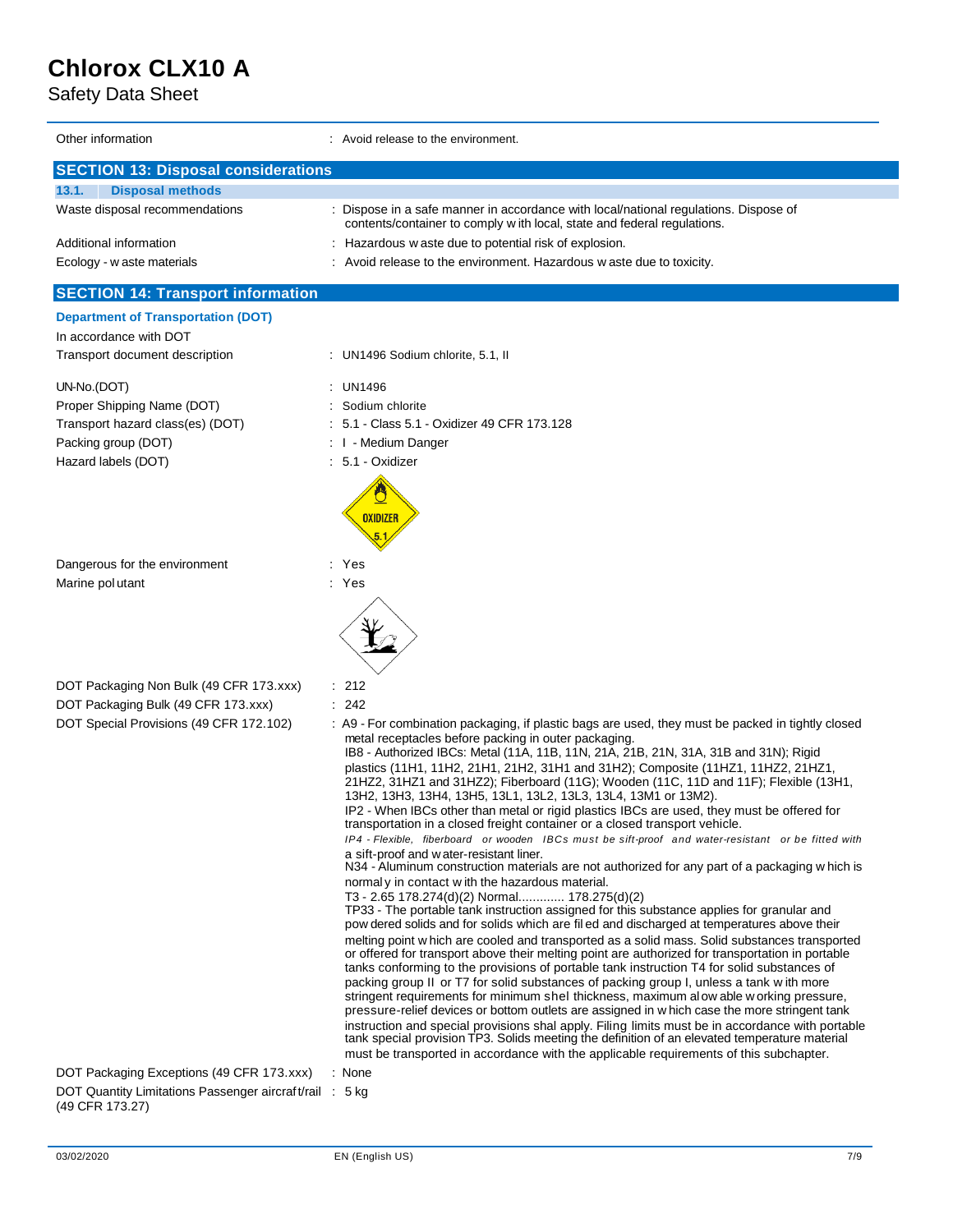| <b>Safety Data Sheet</b>                                                 |                                                                                                             |
|--------------------------------------------------------------------------|-------------------------------------------------------------------------------------------------------------|
| DOT Quantity Limitations Cargo aircraft only (49 : 25 kg)<br>CFR 175.75) |                                                                                                             |
| DOT Vessel Stow age Location                                             | : A - The material may be stow ed 'on deck' or 'under deck' on a cargo vessel and on a<br>passenger vessel. |
| DOT Vessel Stow age Other                                                | : 56 - Stow 'separated from' ammonium compounds, 58 - Stow 'separated from' cyanides                        |
| Other information                                                        | : No supplementary information available.                                                                   |

| <b>SECTION 15: Regulatory information</b> |  |
|-------------------------------------------|--|
| 15.1. US Federal regulations              |  |

Al components of this product are listed, or excluded from listing, on the United States Environmental Protection Agency Tox ic Substances Control Act (TSCA) inventory except for:

| Chlorite<br>30dium | S-NO.<br>'58-.<br>ly-<br>-43<br>-טרש<br>- | 200/<br>20 ZU |
|--------------------|-------------------------------------------|---------------|
|                    |                                           |               |

#### **15.2. International regulations**

**CANADA** 

No additional information available

| Sodium Chloride (7647-14-5)                                                                                                       |
|-----------------------------------------------------------------------------------------------------------------------------------|
| $\blacksquare$ . It is a set of the $\Omega$ is a set of $\Omega$ and $\Omega$ is $\Omega$ is the $\Omega$ is the set of $\Omega$ |

| Listed on the Canadian DSL (Domestic Substances List)

**EU-Regulations** 

No additional information available

#### **National regulations**

Not listed on the Canadian IDL (Ingredient Disclosure List)

#### **15.3. US State regulations**

California Proposition 65 - This product does not contain any substances known to the state of California to cause cancer, developmental and/or reproductive harm

| <b>Revision date</b>                   | : 03/02/2020                            |  |
|----------------------------------------|-----------------------------------------|--|
| Other information                      | : None.                                 |  |
| Ful text of H-phrases: see section 16: |                                         |  |
| H <sub>272</sub>                       | May intensify fire; oxidizer            |  |
| H301                                   | Toxic if sw alowed                      |  |
| H302                                   | Harmful if swalowed                     |  |
| H310                                   | Fatal in contact with skin              |  |
| H311                                   | Toxic in contact with skin              |  |
| H314                                   | Causes severe skin burns and eye damage |  |
| H318                                   | Causes serious eye damage               |  |
| H330                                   | Fatal if inhaled                        |  |
| H400                                   | Very toxic to aquatic life              |  |